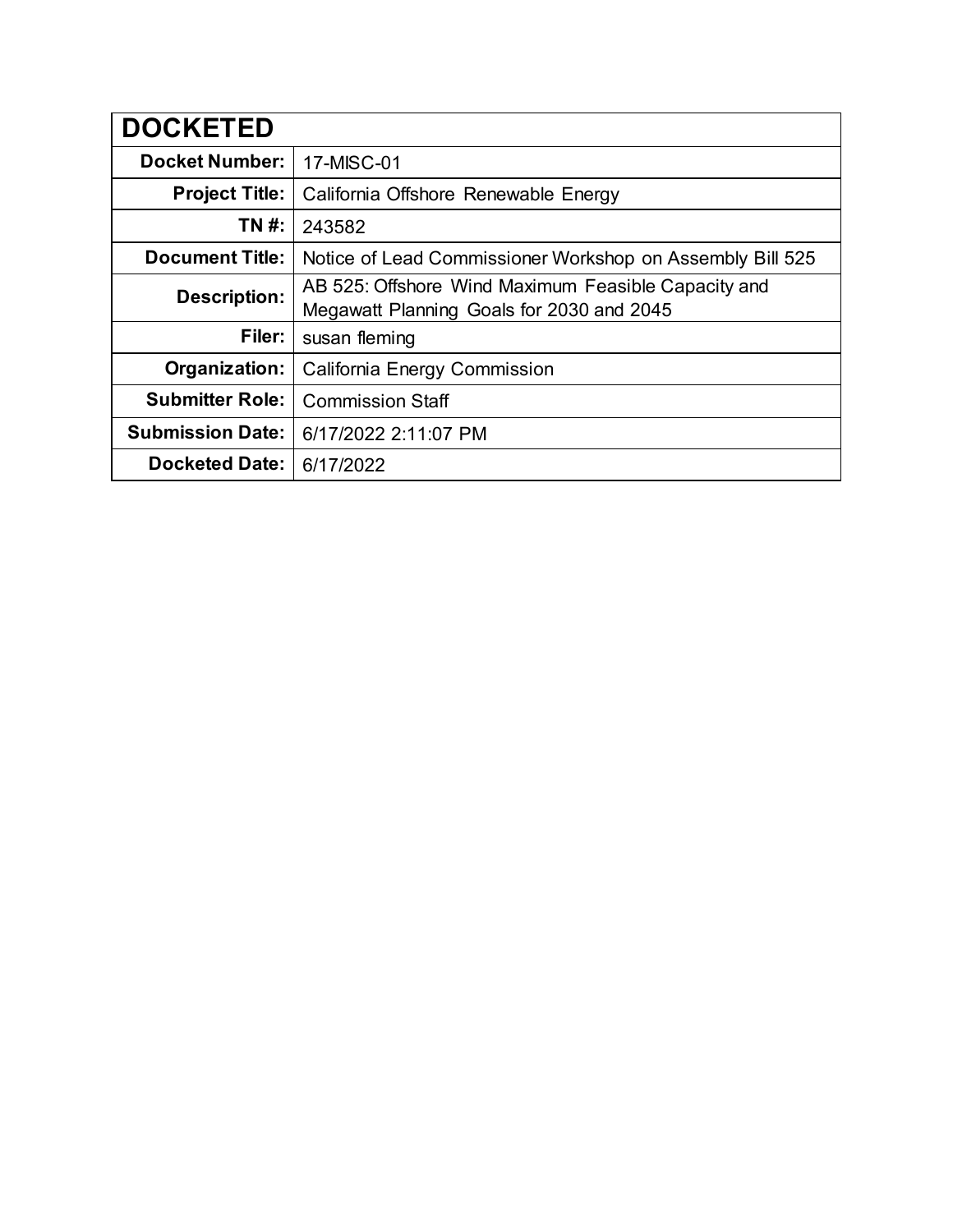STATE OF CALIFORNIA — NATURAL RESOURCES AGENCY **GALICAL STATE OF CALIFORNIA** Gavin Newsom, Governor

**CALIFORNIA ENERGY COMMISSION**

715 P Street Sacramento, California 95814

[energy.ca.gov](http://www.energy.ca.gov/) CEC-70 (Revised 11/2021)



*IN THE MATTER OF:*

*California Offshore Renewable Energy* 

Docket No. 17-MISC-01

NOTICE OF WORKSHOP ON ASSEMBLY BILL 525 DRAFT REPORT

RE: Offshore Wind Energy

# **Notice of Lead Commissioner Workshop on Assembly Bill 525: Offshore Wind Maximum Feasible Capacity and Megawatt Planning Goals for 2030 and 2045**

## **June 27, 2022**

9:30 a.m. – 1:30 p.m.

## **Warren-Alquist State Energy Building 1516 Ninth Street First Floor, Art Rosenfeld Hearing Room Sacramento, CA 95814**

(Wheelchair Accessible)

Workshop will Support In-Person and Remote Attendance

Commissioner Kourtney Vaccaro, the California Energy Commission (CEC) Lead Commissioner for offshore wind energy will host a workshop to further explore meeting the requirements of Assembly Bill 525 (AB 525, Chiu, Chapter 231, Statutes of 2021).

On May 6, 2022, CEC staff released for public review the draft report *Offshore Wind Energy* Development off the California Coast: [Maximum Feasible Capacity and Megawatt Planning Goals](https://www.energy.ca.gov/publications/2022/offshore-wind-energy-development-california-coast-maximum-feasible-capacity-and)  [for 2030 and 2045](https://www.energy.ca.gov/publications/2022/offshore-wind-energy-development-california-coast-maximum-feasible-capacity-and) (https://www.energy.ca.gov/publications/2022/offshore-wind-energydevelopment-california-coast-maximum-feasible-capacity-and) and on May 18, 2022, the CEC held a public workshop to present and receive public comment on the draft report. The CEC received a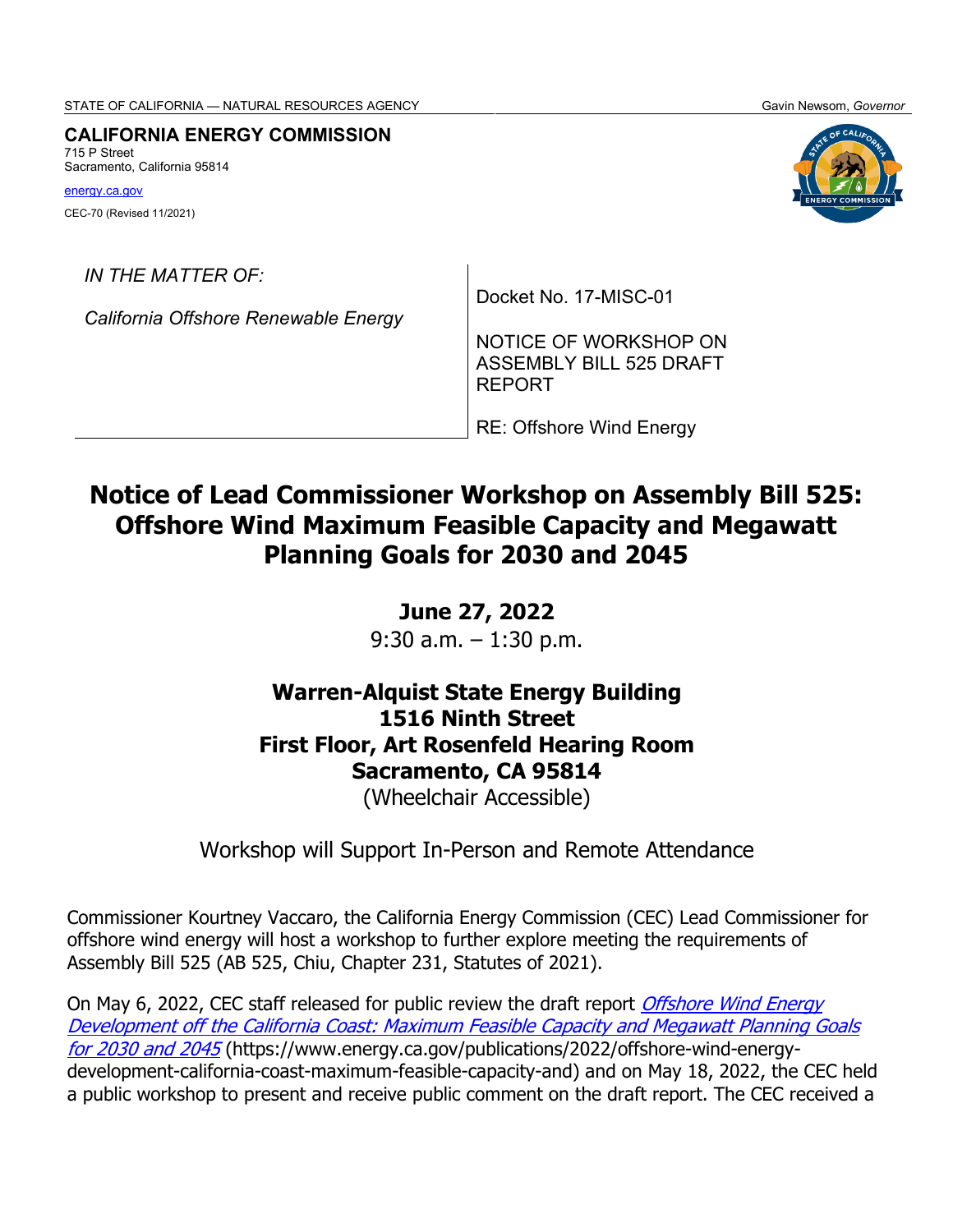significant number of public comments recommending higher offshore wind megawatt planning goals. Comments submitted during the May 18 public workshop referenced specific studies, released after the posting of the draft report, that recommend higher megawatt offshore wind planning goals than those in the draft report. This workshop will provide the CEC and the public an opportunity to review these and other studies, and how they all relate to the AB 525 requirements and the draft report.

A quorum of CEC commissioners may participate, but no votes will be taken. Commissioners from the California Public Utilities Commission (CPUC) may also attend. If CPUC commissioners are present at the workshop, the CPUC's rules governing ex parte contacts with commissioners and their staff remain in effect even though this is a CEC-initiated and noticed workshop.

The workshop will support both in-person and remote attendance. The public can participate in the workshop consistent with the direction provided below. Please note that the CEC aims to begin the workshop promptly at the start time posted and the end time is an estimate based on the agenda proposed. The workshop may end sooner or later than the posted end time depending on various factors.

### **Attendance Instructions**

**In-person** participants may join at the Warren-Alquist State Energy Building, First Floor, Rosenfeld Hearing Room, 1516 Ninth Street, Sacramento, California 95814. Please sign in at the security desk. Masks and social distancing are encouraged, but not required.

### **Remote Attendance Instructions**

The workshop may be accessed by clicking the Zoom link below or visiting [Zoom](https://join.zoom.us/) at https://join.zoom.us and entering the ID and password for the workshop listed below. If you experience difficulties joining, contact Zoom at (888) 799-9666 ext. 2, or the Public Advisor at [publicadvisor@energy.ca.gov](mailto:publicadvisor@energy.ca.gov) or at (916) 957-7910.

### **Link to Workshop:**

<https://energy.zoom.us/j/99811635340?pwd=LzJhbWw4bUk2RlJraWlMckxkK3drQT09> **Meeting Workshop ID:** 998 1163 5340 **Meeting Workshop Password:** 099038

Use the "raise hand" feature to indicate you want to speak and the event facilitator will indicate when your line is open and ready for you to make comment.

**To Participate by Telephone**, dial (213) 338-8477 (Toll) or (877) 853-5257 (Toll Free). When prompted, enter the ID: 998 1163 5340. To comment, dial \*9 to "raise your hand" and \*6 to mute/unmute your phone line.

**Zoom's closed captioning service** will be enabled for the meeting. Attendees participating remotely can use the service by clicking on the "live transcript" icon and then choosing either "show subtitle" or "view full transcript". The closed captioning service can be stopped by exiting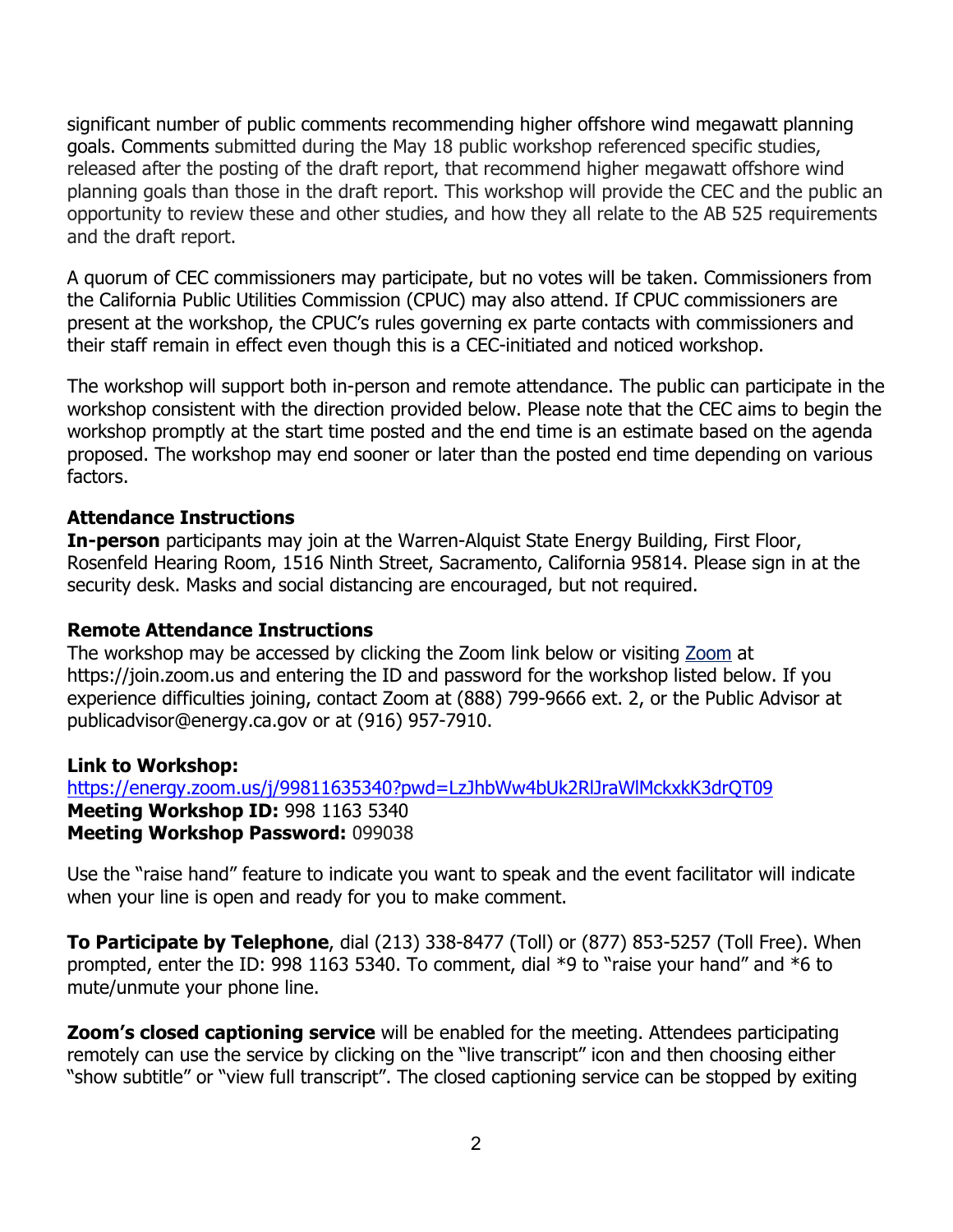out of the "live transcript" or selecting the "hide subtitle" icon. Closed captioning cannot be exited by phone.

### **Background**

California has been working with the Bureau of Ocean Energy Management (BOEM) since 2016 to explore potential offshore wind energy opportunities. The first meeting of the BOEM California Intergovernmental Renewable Energy Task Force (California Task Force) was held in October 2016. In October 2018, BOEM published a Call for Information and Nominations for three areas off the California coast: Diablo Canyon Call Area, Morro Bay Call Area, and Humboldt Call Area.

Following extensive engagement with and comment from the CEC, local, state and federal agencies, tribal governments, ocean users, and other interested persons and agencies, in May 2021, California Governor Newsom, the Department of the Interior Secretary Deb Haaland, and Under Secretary of Defense for Policy Dr. Colin Kahl announced an agreement to advance areas for wind energy development off the northern and central coasts of California for the Humboldt Call Area and areas within and adjacent to the Morro Bay Call Area. BOEM and the State of California held a Task Force meeting on July 13, 2021, to discuss BOEM's process and schedule for moving forward with leasing areas for wind energy in California.

BOEM identified the Morro Bay Wind Energy Area (WEA) and Humboldt WEA from within the respective call areas. BOEM completed an environmental review and found no significant impacts in the Humboldt WEA. BOEM released a draft environmental review for the Morro Bay WEA in April 2022 which is expected to be finalized in summer 2022. On May 26, 2022, the Department of the Interior announced proposed auction details and lease terms for offshore wind energy development in the Morro Bay WEA and WEA, with a goal of holding a lease sale auction in fall of 2022. The California Proposed Sale Notice (PSN) includes information about potential areas that could be available for leasing within the two WEAs as well as proposed lease provisions, conditions, and auction details. On June 3, 2022 BOEM and the State of California held a Task Force meeting to discuss the PSN and other related topics.

In September 2021, the California State Legislature approved, and the Governor signed AB 525, which requires the CEC in coordination with the California Coastal Commission, the Ocean Protection Council, the State Lands Commission, the Office of Planning and Research, the Department of Fish and Wildlife, the Governor's Office of Business and Economic Development, the California Independent System Operator, the CPUC, other relevant federal, state, local agencies, tribal governments, and stakeholders, as needed, to develop a strategic plan for offshore wind energy developments installed off the California coast in federal waters. The CEC must submit the strategic plan to the California Natural Resources Agency and the Legislature on or before June 30, 2023.

AB 525 specifies the requirements that the CEC must meet in developing the strategic plan, including that on or before June 1, 2022, the CEC must evaluate and quantify the maximum feasible capacity of offshore wind to achieve reliability, ratepayer, employment, and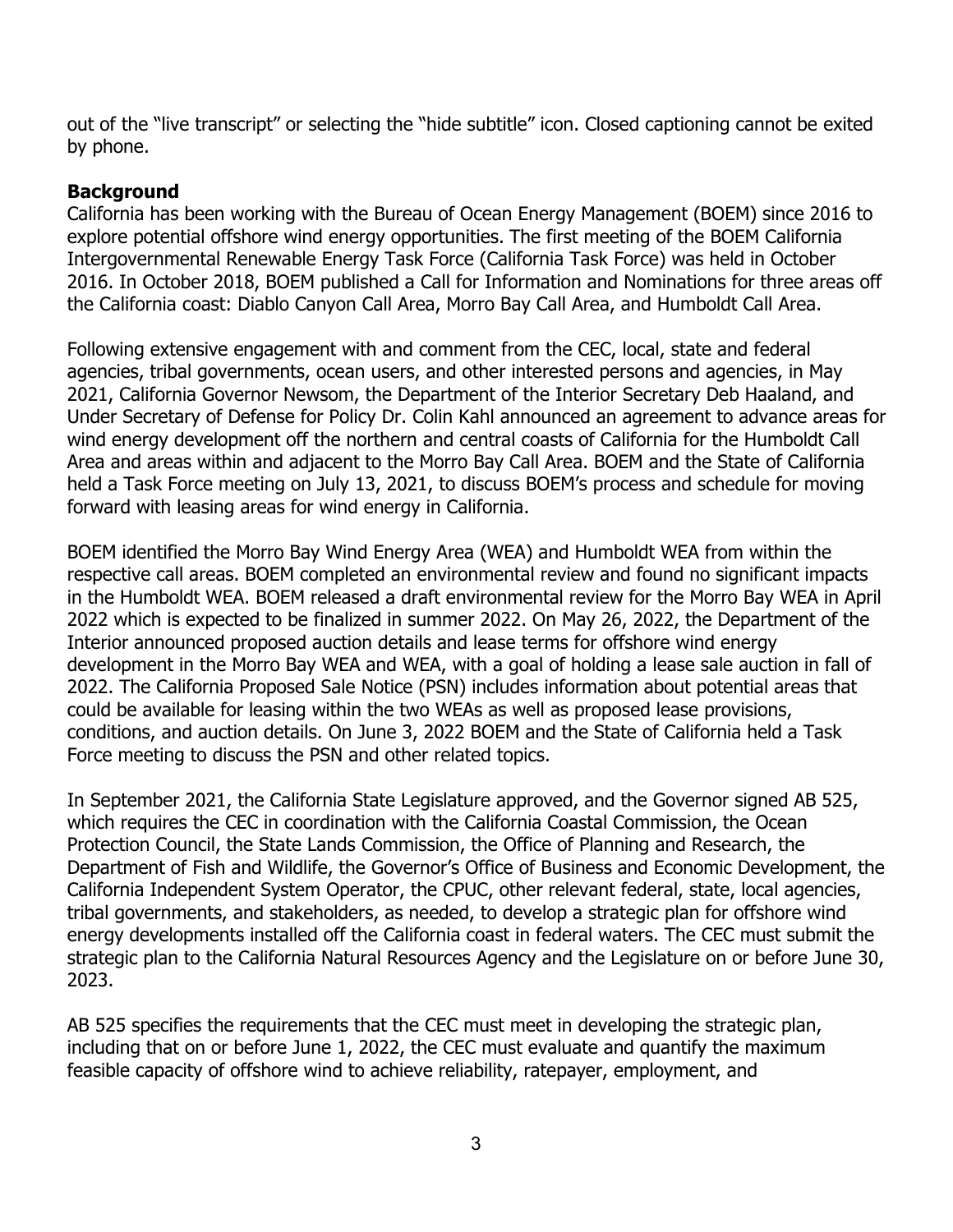decarbonization benefits and establish megawatt offshore wind energy planning goals for 2030 and 2045.

In establishing the planning goals, AB 525 requires the CEC to consider the following:

- 1) The findings of the 2021 joint agency report issued pursuant to The 100 Percent Clean Energy Act of 2018.
- 2) The need to develop a skilled and trained offshore wind workforce.
- 3) The potential to attract supply-chain manufacturing for offshore wind components throughout the Pacific region.
- 4) The need for reliable renewable energy that accommodates California's shifting peak load.
- 5) The generation profile of offshore wind off the coast of California.
- 6) The need for economies of scale to reduce the costs of floating offshore wind.
- 7) The need to initiate long-term transmission and infrastructure planning to facilitate delivery of offshore wind energy to Californians.
- 8) The availability of federal tax incentives for offshore wind investments.
- 9) The National Renewable Energy Laboratory report finding that California has 200 gigawatts of offshore wind technical power potential.
- 10) The opportunity for California to participate in the federal government's intention to deploy 30,000 megawatts of offshore wind by 2030 and to create a pathway to unlocking 110,000 megawatts by 2050.
- 11) Any executive action from the Governor regarding offshore wind.
- 12) Potential impacts on coastal resources, fisheries, Native American and Indigenous peoples, and national defense, and strategies for addressing those potential impacts.

On May 6, 2022, CEC staff published a draft report [for public comment](https://www.energy.ca.gov/publications/2022/offshore-wind-energy-development-california-coast-maximum-feasible-capacity-and)

(https://www.energy.ca.gov/publications/2022/offshore-wind-energy-development-californiacoast-maximum-feasible-capacity-and) to meet the June 1, 2022 requirement that addresses the 12 factors above. On May 18, 2022, the CEC hosted a public workshop to present the draft report and to seek public comment. Comments submitted during the May 18 public workshop referenced specific studies released after the posting of the draft report that recommend higher megawatt offshore wind planning goals than those in the draft report. This workshop will provide the CEC, its state agency partners, and the public an opportunity to review these and other studies and how they relate to the June 1, 2022 AB 525 requirement and the draft report. A list of the studies that will be explored at the workshop will be made available in advance of the workshop. See the Availability of Documents section below for more information.

## **Agenda**

The workshop will include presentations on studies assessing different outcomes of integrating a range of different amounts of offshore wind into the electric grid, as well as a roundtable discussion with invited participants to explore those studies and how they relate to the June 1, 2022 AB 525 requirement and the draft report. In addition to a discussion of the studies the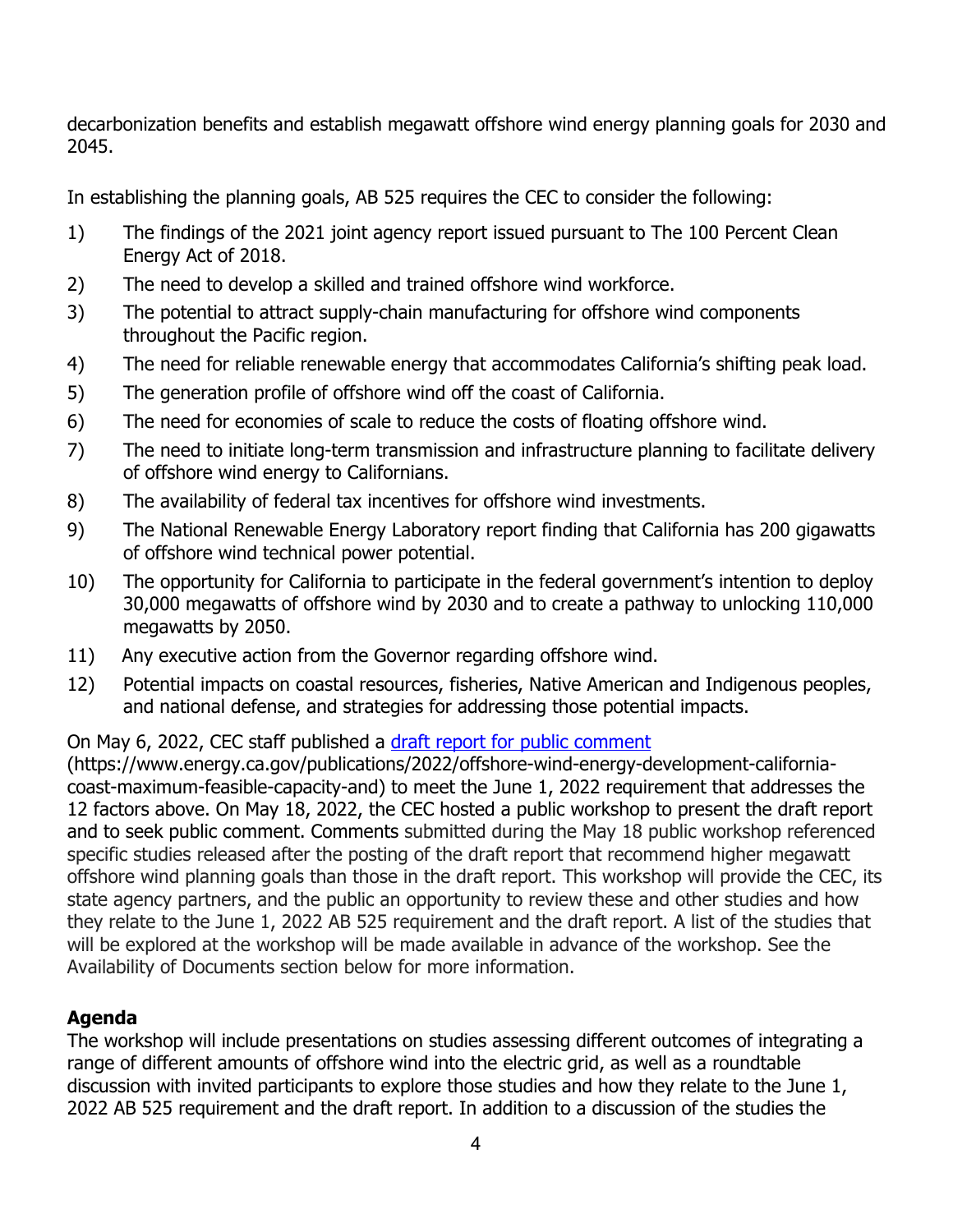roundtable participants will also share their perspectives on planning for offshore wind energy developments installed off the California coast in federal waters in the context of the June 1, 2022 AB 525 requirement including the 12 factors above.

A detailed meeting schedule will be posted prior to the workshop in [Docket 17-MISC-01](https://efiling.energy.ca.gov/Lists/DocketLog.aspx?docketnumber=17-MISC-01) at https://efiling.energy.ca.gov/Lists/DocketLog.aspx?docketnumber=17-MISC-01.

### **Public Comment Written Comments**

Written comments specific to the draft report and workshop should be submitted in writing to the Docket Unit to be considered in further development and finalization of the draft report.

Written and oral comments, attachments, and associated contact information (including address, phone number, and email address) will become part of the public record of this proceeding with access available via any internet search engine.

The CEC encourages use of its electronic commenting system. Visit the [e-commenting page](https://www.energy.ca.gov/proceedings/e-filing-and-e-commenting) at https://www.energy.ca.gov/proceedings/e-filing-and-e-commenting, or [Docket 17-MISC-01](https://efiling.energy.ca.gov/Ecomment/Ecomment.aspx?docketnumber=17-MISC-01) at https://efiling.energy.ca.gov/Ecomment/Ecomment.aspx?docketnumber=17-MISC-01, which links to the comment page for this docket. Enter your contact information and a comment title describing the subject of your comment(s). Comments may be included in the "Comment Text" box or attached as a downloadable, searchable document in Microsoft® Word or Adobe® Acrobat®. The maximum file size allowed is 10 MB. Written comments may be submitted by email. Include docket number 17-MISC-01 and "Offshore Renewable Energy" in the subject line and email to [docket@energy.ca.gov.](mailto:docket@energy.ca.gov)

A paper copy may be sent to:

California Energy Commission Docket Unit, MS-4 Docket No. 17-MISC-01 715 P Street Sacramento, California 95814

### **Oral Comments**

Oral comments will be accepted at the workshop. Comments may be limited to three minutes or less per speaker. If participating via Zoom's online platform, use the "raise hand" feature so the administrator can announce your name and unmute you. If you are participating by telephone, press \*9 to "raise your hand" and \*6 to mute/unmute.

## **Public Advisor and Other CEC Contacts**

The CEC's Public Advisor provides the public with assistance in participating in CEC proceedings. For information about how to participate in this workshop or to request interpreting services or other reasonable modification and accommodations, reach out via email